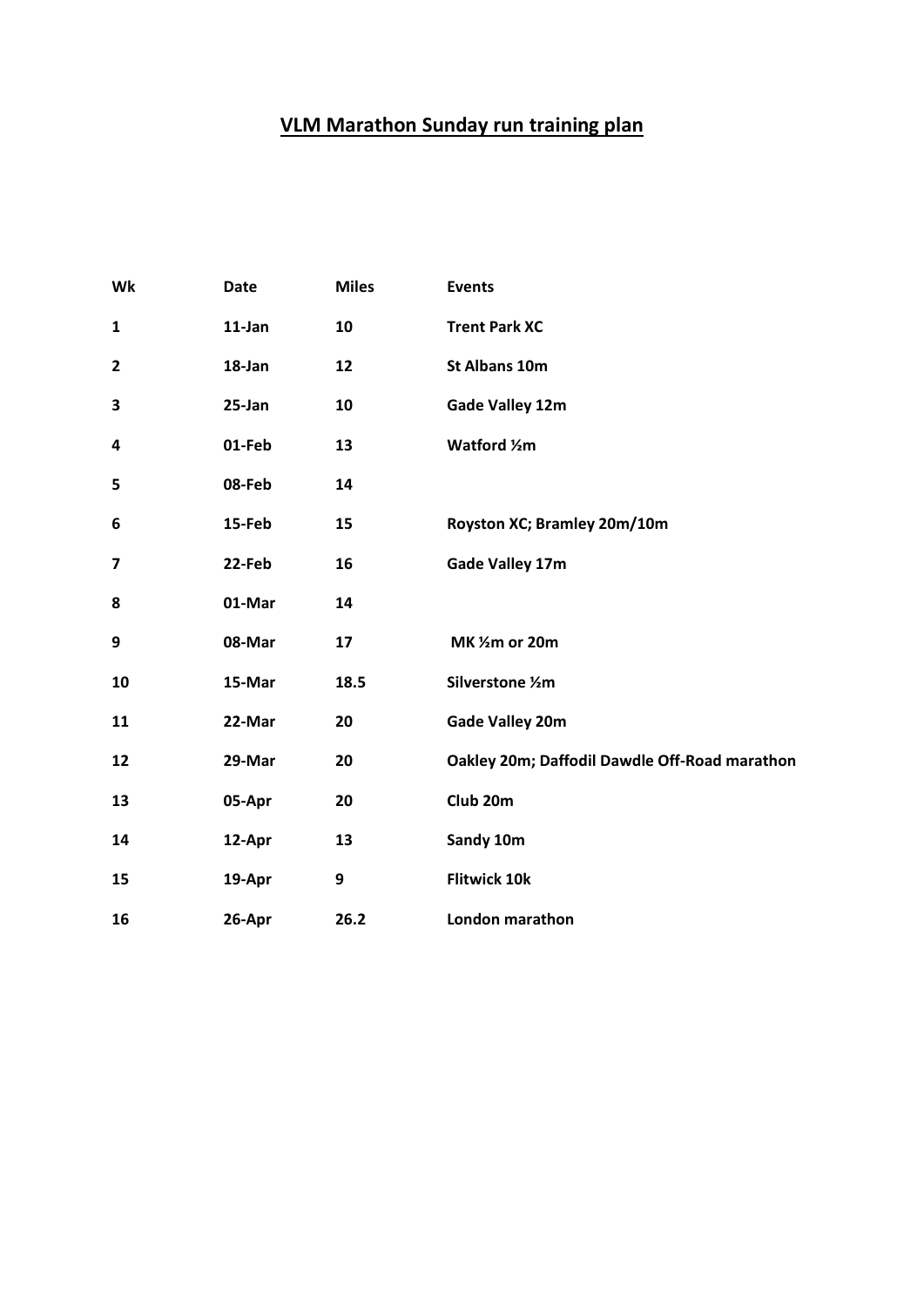## **Nutrition**

People often get mystified by what to eat during marathon training and think they should be eating copious amounts of pasta.

When you are exercising the body has in the region of 90 minutes of fuel (glycogen) in reserve, so for training runs of up to 90 minutes you should be ok to train with just water. However once you go over this you need to begin to think about fuelling before / during and after the run.

In the days before your long run you need to increase the carbohydrate element of your diet slightly, maybe an extra potato on the plate or 10g-15g extra porridge in the morning – do not pig out. One caveat is should you begin to lose vast quantities of weight when it is not needed, then you need to consider your nutrition balance in more depth.

During the run you should test different gels / sports drinks to see how your body reacts, also test out how long it takes until you feel the benefit of the gel / drink (some take 20 minutes to hit your system) that way you can practice & plan your race strategy before the event.

After the long run you will feel hungry, again this isn't an excuse to eat anything that isn't nailed down. Instead within 20-30 minutes of finishing a race try to get some good quality protein into your system, this will help your body to repair itself after the run. Again when you sit down to your dinner have an extra couple of potatoes (if it's a Sunday) but try not to over eat, your body will tell you what it needs.

Also consider the level of fluids that you are drinking both in the days before you run and also during the run itself.

In the days leading up to the run your urine should be a straw colour, which indicates that you are properly hydrated, hunger can sometimes be an indicator that you are actually dehydrated so do the test.

During the race you need to ensure that you remain hydrated, so get used to drinking on the move. It might just be a sip every mile will do the trick, but you also need to know how much fluid you lose when you run.

A simple test is to weigh yourself before you run, go run for an hour and then weight yourself when you get back. Rough rule of thumb is every pound you lose equals a litre of water, but you need to allow for the water you have consumed within the 60 minutes.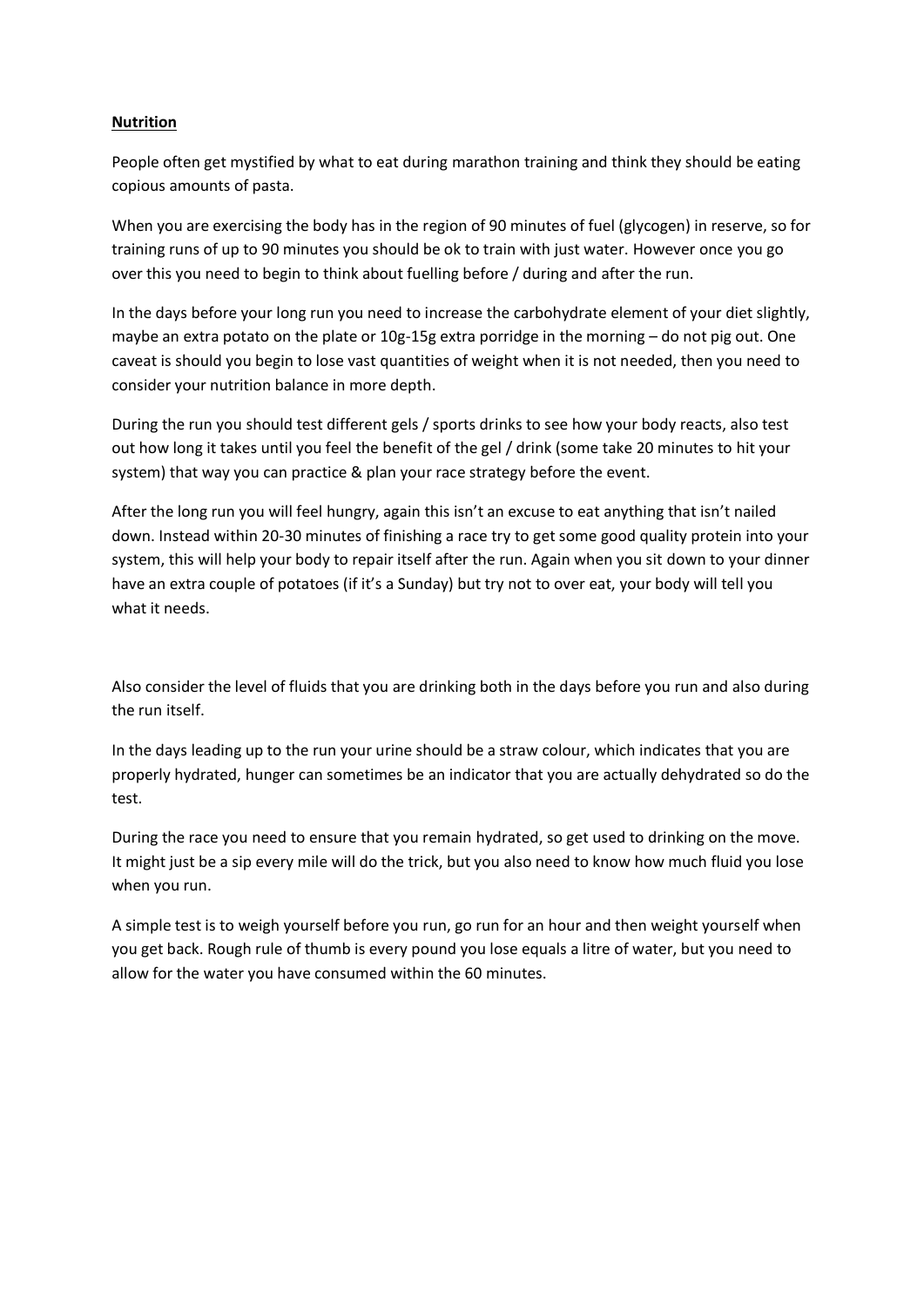# **Marathon Training The 10 Dos and Don'ts**

## **The Dos!**

# **1. Run the race!!!**

Preparing to run a marathon takes time and during that period you will get cold feet (and not just through any winter training!). It is normal to question why you are putting yourself through it. The end product of running the race is the culmination of all of that hard work and the experience is all encompassing. Be ready to tell your inner self to get knotted when those doubts creep in!!!

# **2. Complete the training!!!**

There is no doubt that if you don't put the miles in then you will not complete the race in the way you are hoping. That could mean you end up walking large parts of it or, worse still, you don't even complete it. Make sure your training plan fits in around your race goals and other commitments you may have at home.

# **3. Do have a target time and share that with someone.**

The sharing process firms the target up and ensures that you commit to the training and race plan.

# **4. If you haven't got a game plan (that's race tactics!) at least 4 weeks before the race then please discuss this with your coach.**

A game plan is like a route map from A to B without one of those you are most likely going to get lost (in a proverbial sense of course!) This includes having a (realistic) target pace (minutes per mile) and sticking with it.

#### **5. Complete some preparation races in the build up to the marathon, but don't overdo it.**

The races give you an opportunity to take checkpoints on your training and get used to race conditions, particularly if you haven't had that experience before.

#### **6. Listen to your body!**

It will tell you how it is feeling as you increase the training load and get closer to the race. If it is crying out for rest on a particular day then give it some! You will almost certainly feel better for it and be fresher for training on the next occasion.

**7. Break your training down into blocks of 4-6 weeks** (4 weeks is best for beginners/intermediate runners).

Build up your training during the block and then back off in the last week to give your body a chance to recover and benefit from what is known as 'adaptation', adapting to the increased load you have put on it. You can then start another 4-6 week block. Your last block before the marathon should include a period of at least two weeks as a taper down.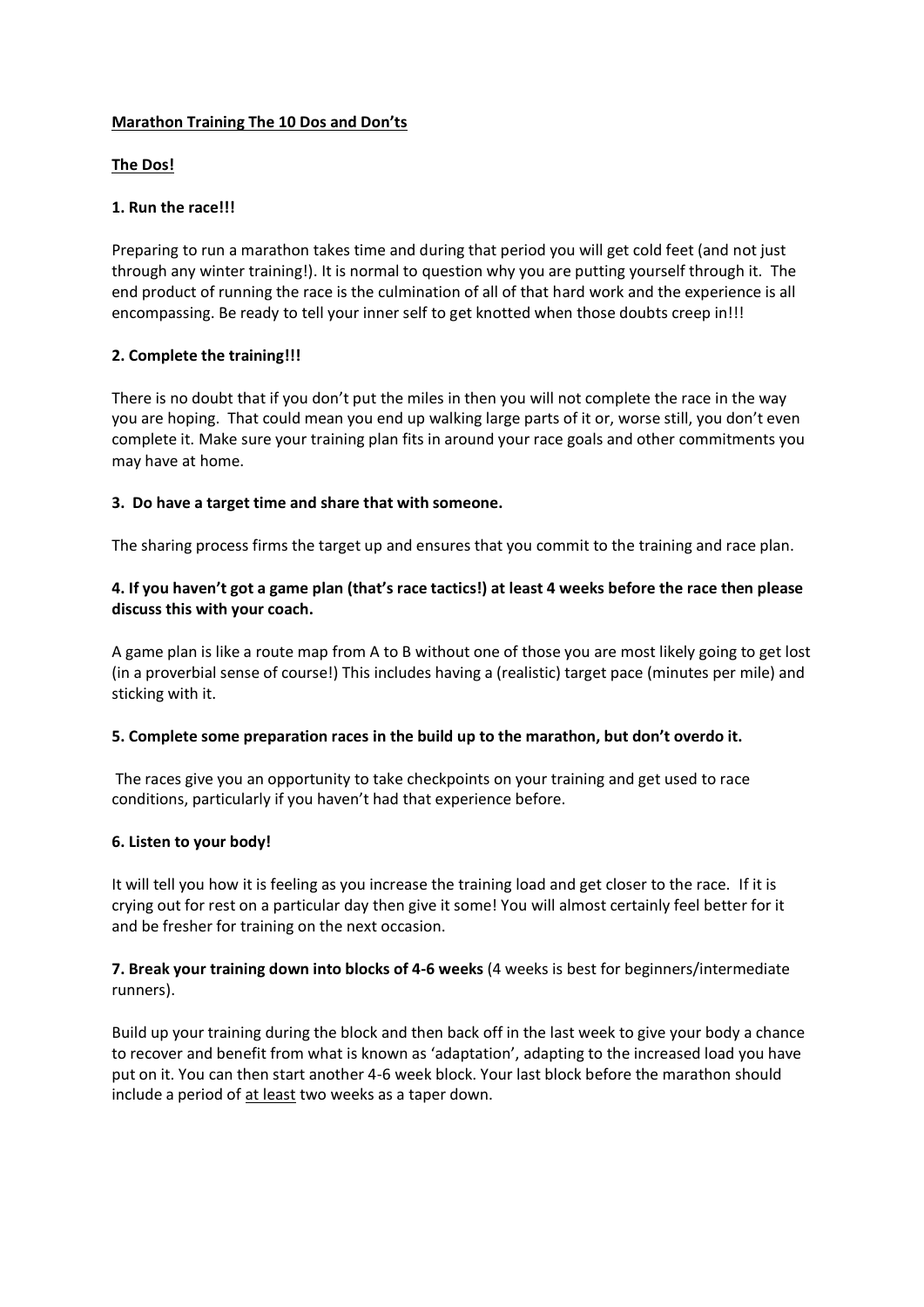# **8. Do continue to have a balanced diet during your training and make sure you drink enough fluids.**

As you progress through your training you will be increasing the load on your body and the volume of calories burnt. You must ensure that you put enough calories back into your body. As you go into your pre race taper increase the proportion of carbohydrate in your diet so that you ensure your body is fuelled up for the race (this is known as carbo loading).

# **9. Do get used to drinking enough fluid on your training runs, particularly the long runs.**

You also need to ensure that you are replacing carbohydrate and electrolytes as you burn these off, so find energy drinks/gels that work for you. Use some of the earlier parts of your training plan to experiment with different brands of energy drinks and gels so that you get used to taking them. Trying a new type of energy drink or gel on the day of the race is an absolutely no no!!!!

#### **10. Do build in regular treats and rewards into your training plan to keep yourself going.**

For example, buying yourself a new pair of running shoes at the start of your taper down period in readiness for the race or treat yourself to a massage at the end of each 4 week training block.

# **The Don'ts!**

# **1. Some may say 'don't do it!'**

..but that is generally a remark made by those that haven't experienced the elation of finishing that 26.2 mile run. Instead, don't cut corners with your long runs. These are the backbone to any marathon training schedule and are the key to successfully completing the race and doing that in a time you will be proud of. You should be completing at least two training runs of at least 20 miles in your build up. If you can get the opportunity try and build a 20 mile race into your training plan it has the double benefit of ensuring you complete one of the long runs you need and also doing that in race conditions. If you are running a spring marathon then the club organises a 20 mile run and there are also 3 or 4 20 mile races to choose from.

# **2. Don't get to the start of the race without a target time in mind that you would like to run the race in.**

If you are at the start with no target then your mental state is more likely to be 'anything will do!' If you have completed the training and followed the advice given to you then you should be ready to follow a game plan in the race.

#### **3. Don't run your long runs too quickly.**

You should be completing these at a slow pace. This is generally going to be a minute per mile slower than your target marathon pace. It will feel slow. But this pace also helps your body get used to burning fat as you extend the range of your training runs. Another important part of the training if you are going to avoid the infamous 'wall' in the race itself. If you have a heart rate monitor try using that on your long training runs and ensure that you don't go above 65%-70% of your maximum heart rate. Only when you get closer to the marathon should you start to inject periods of your long run at a pace closer to your target marathon pace.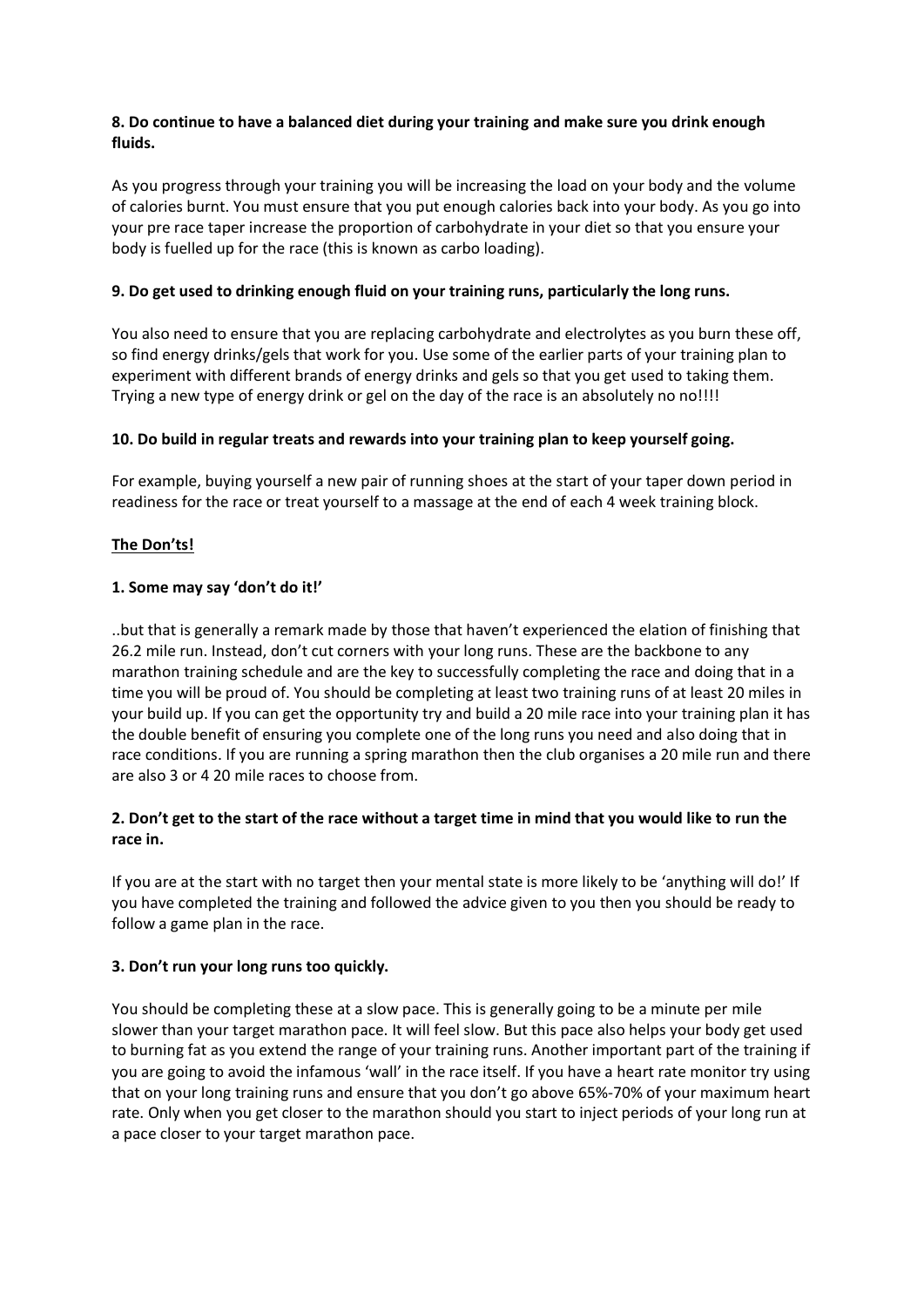# **4. If you miss any training sessions, for whatever reason, don't be tempted to cram in extra training in order to catch up.**

You will most likely over train and run the risk of picking up an injury.

# **5. Don't go off too quickly at the start!**

It is so easy to get sucked in with other runners and ending up running their race plan. Remember that if you are seconds per mile too fast at the start you are likely to be minutes per mile too slow at the end (a good rule of thumb is for every second per mile you are too fast at the start you will be 10 seconds per mile too slow as you reach the last few miles. This is one of the reasons why you see so many runners walking in the final stages of the marathon!). Always keep your target pace in mind.

# **6. Don't start your training too late.**

You should have at least 16 weeks between the start of your training and the race itself. Ideally you will be completing long, slow runs of at least 8-10 miles long before the 16 week training period starts. This enables you to have a plan that includes at least two to three training blocks of 4 weeks plus a period of 3-4 weeks pre race to include your taper down.

# **7. Don't wear new shoes for the race or run the race in kit that you have not worn before**!!

Shoes should be broken in but not worn out (see the information in the Coaches Corner for more information). Given the mileage you will be doing during your training you may need to face up to the fact that you will need to buy at least two pairs of shoes to get you through training and the race itself!! Wearing new kit that has not been broken in means that you are likely to end up with chaffing and blisters in places that you are not expecting and have to endure that discomfort for a long period of the race! Use your build up runs and races to get into good habits with using Vaseline and talcum powder in all of the right areas! (The one exception to this rule is socks – new is more likely to mean better!)

#### **8. Don't increase your training volume or intensity too quickly.**

As a good rule of thumb, your total weekly training mileage should not increase by more than 10% per week and you should not be doing more than 50% of that weekly mileage in your long run.

# **9. Don't ignore the coaching team at the club!!**

They are here to help you. If you have any questions about your training plan or preparation please catch up with one of them and ask them! Other runners in the club training for a marathon are also important resources that you can use. Training in a group is a powerful motivator and you can help each other get through the tough times and share in each others successes that's one of the great benefits of being in a club, so make the most of it!

#### **10. Don't think that 13.1 miles is the half way point in the race!!!**

It may be in pure mileage terms but you need to train your mind into believing that the halfway point is really at 18-20 miles. This will make the closing stages of the race more manageable and, dare I say it, more enjoyable! Build this into your game plan! (see the Dos above)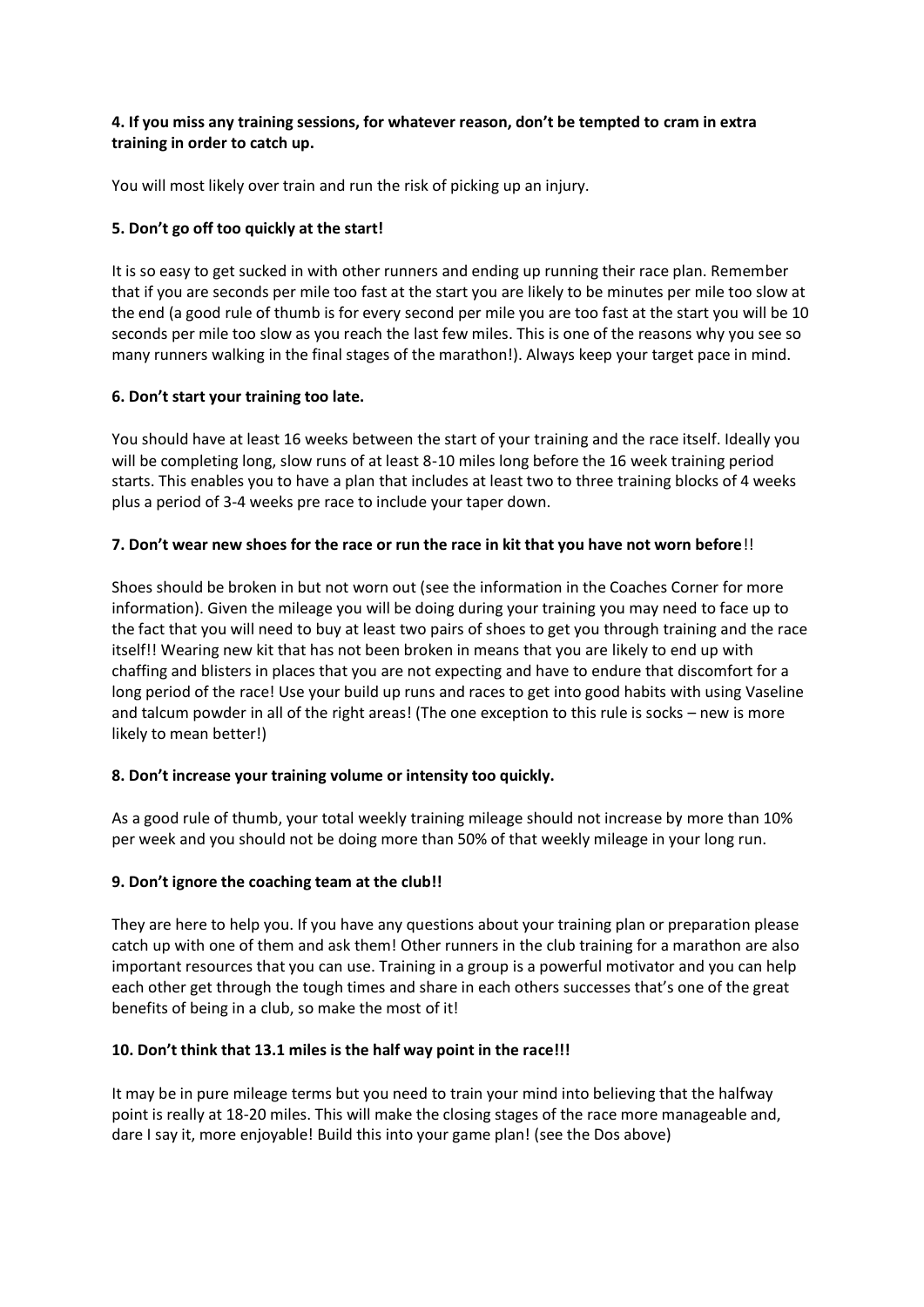## **[Race Preparation](http://www.fvspartans.org.uk/race-preparation/)**

Nothing is truer with racing. Here's the ideal approach:

## **The day before the race**

1. The most important thing to remember is to relax.

2. Prepare all your race kit .If you have your number already, pin it to the front of your race T-shirt. Double-check the start time and travel directions.

3. Decide on a race plan. If you're aiming for a specific time, work out your target mile splits for the race. Choose even splits or a slightly faster second half. Copy the splits upside down onto your number, or keep the plan with your kit and copy it onto your forearm when you arrive at the race.

4. Drink plenty (but steer clear of alcohol). (You can use the urine test! It should be almost clear if you are properly hydrated). Have two glasses of water when you get up, and carry a bottle of water with you wherever you go. Have a tried-and tested pre-run supper, and if it's a long race (halfmarathon or more), take special care to eat plenty of low-fat, high-carbohydrate food during the day, such as bread and pasta. But don't get bloated.

5. Don't plan a day of hectic shopping, gardening, or anything else that will keep you on your feet for most of the day. Just relax.

#### **On the morning of the race**

1. Start with a shower to wake you up.

2. Drink 500-750ml of water to replace any fluids you have lost overnight.

3. Make sure you have breakfast. Your body will have burnt 400-600 calories overnight. These need to be replaced with easily digested foods (porridge, bread and honey or jam). Avoid anything greasy, heavy or that you know from experience leaves you bloated.

4. Head to the race. Aim to arrive 60 minutes before the start — just remember to factor in plenty of time if there may be parking difficulties or you have to collect your race number. This will give you time to use the loo, get changed, drop off your kit bag, find the start line, and warm up.

5. About 25 minutes before the race starts, do an easy jog to warm up. Try to remember that your warm-up should be inversely proportional to the race distance i.e. if you are racing a 5K then a 2 min jog is not enough whereas racing a half marathon may only require a light jog to the start as you can use the opening of the race to ease up to your race pace.

#### **In the race**

1. Don't go off too fast. If you've made a pace chart of your mile splits, make sure that you follow it.

2. If things start to go wrong, don't worry — just ease down and assess how you actually feel.

3. Walk through the drinks stations to ensure that you hydrate properly. For races over 10 miles, consider taking energy gels to restock your energy reserves (but practice using them in training first).